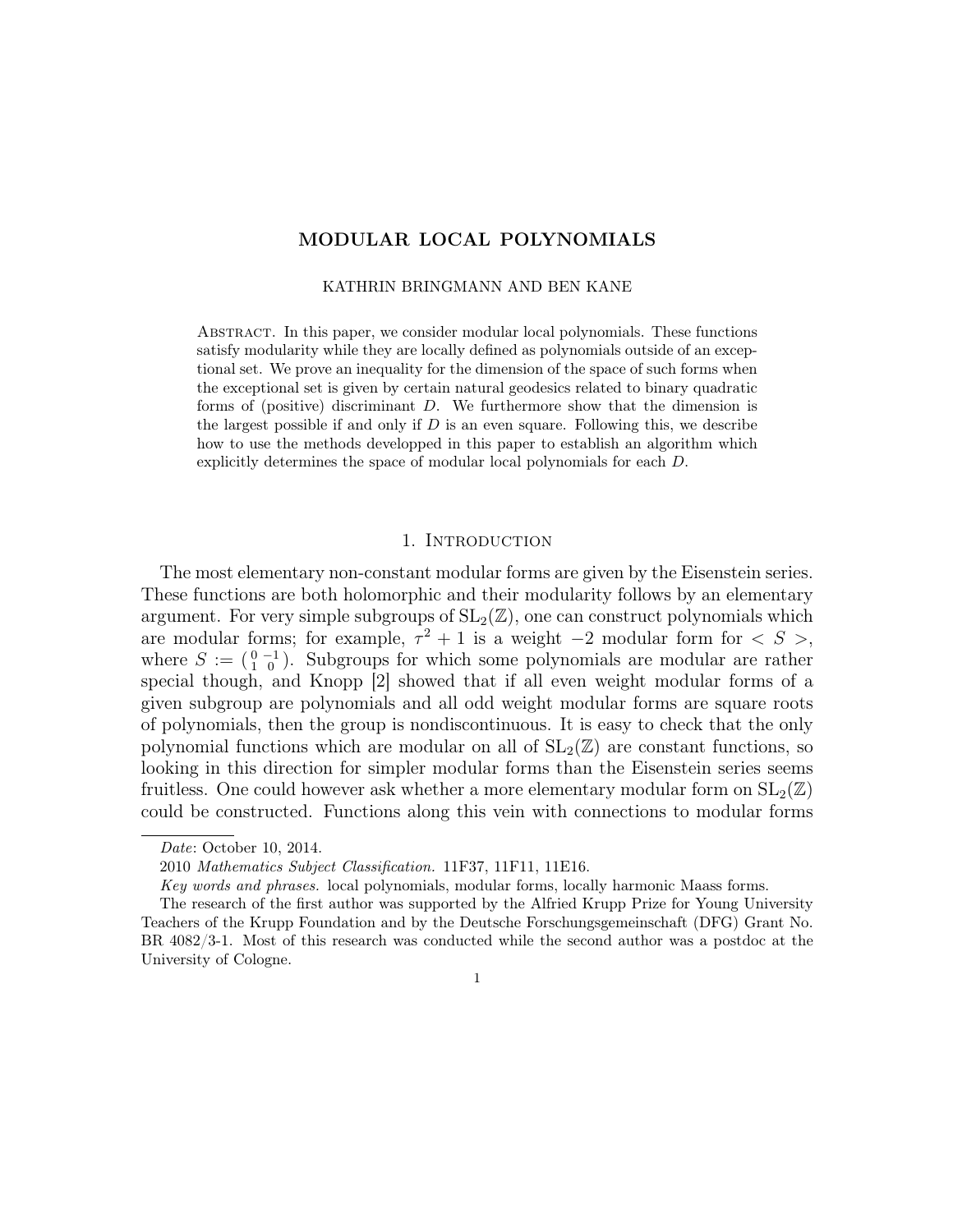have been previously considered. Zagier [5] constructed cusp forms  $f_{k,D}$  from rational functions related to quadratic forms of discriminant  $D > 0$  which turned out to play a major role in understanding the Shimura and Shintani lifts between integral and half-integral weight modular forms [3]. Zagier [6] further constructed functions  $F_{k,D}$ on the real line which are built out of polynomials and are closely related to  $f_{k,D}$  and their periods.

In this paper, we investigate functions which are local polynomials up to a prescribed exception set along which they need not be differentiable or even continuous. We call local polynomials which satisfy modularity and whose value along the exceptional set is an average of the values in adjacent connected components modular local polynomials. We specifically choose a certain nowhere dense exceptional set  $E_D$ (which for  $D > 0$  is defined in (2.3)). The motivation for this particular choice of exceptional set comes from certain examples of locally harmonic Maass forms investigated in [1]. Roughly speaking, these are functions which satisfy weight  $k$  modularity and are almost everywhere annihilated by the weight k hyperbolic Laplace operator  $\Delta_k$ . In the special case that the locally harmonic Maass forms from [1] are locally holomorphic, the authors and Kohnen proved in Theorem 1.3 of [1] that they are modular local polynomials. Moreover, the locally harmonic Maass forms in [1] are intimately related to Zagier's cusp forms  $f_{k,D}$  via a natural operator in the theory of harmonic weak Maass forms. Through this connection, one can determine that the Dth locally harmonic Maass form defined in [1] is a modular local polynomial precisely when  $f_{k,D}$  vanishes, motivating the study of modular local polynomials here.

We denote the space of (even integral) weight  $k \leq 0$  modular local polynomials with exceptional set E by  $\mathcal{M}_k^{(E)}$ . Noting that the degree of the polynomial in each connected component is at most  $\kappa := |k|$ , one easily finds that each  $\mathcal{M}_k^{(E)}$  is a finitedimensional vector space, and it is hence interesting to investigate their dimensions. Focusing on the exceptional sets arising in the first treatment of locally harmonic Maass forms [1], we abbreviate  $\mathcal{M}_{k,D} := \mathcal{M}_k^{(E_D)}$ . Our main result compares the dimension of  $\mathcal{M}_{k,D}$  with the dimension  $\kappa + 1$  of polynomials of degree at most  $\kappa$  and the (minimal) number  $r_F$  of connected components which have non-trivial intersection with a given fundamental domain F.

**Theorem 1.1.** If  $\mathbb{F}$  is a fundamental domain for  $SL_2(\mathbb{Z})$  and  $k < 0$ , then

$$
\dim\left(\mathcal{M}_{k,D}\right)\leq\left(\kappa+1\right)r_{\mathbb{F}}.
$$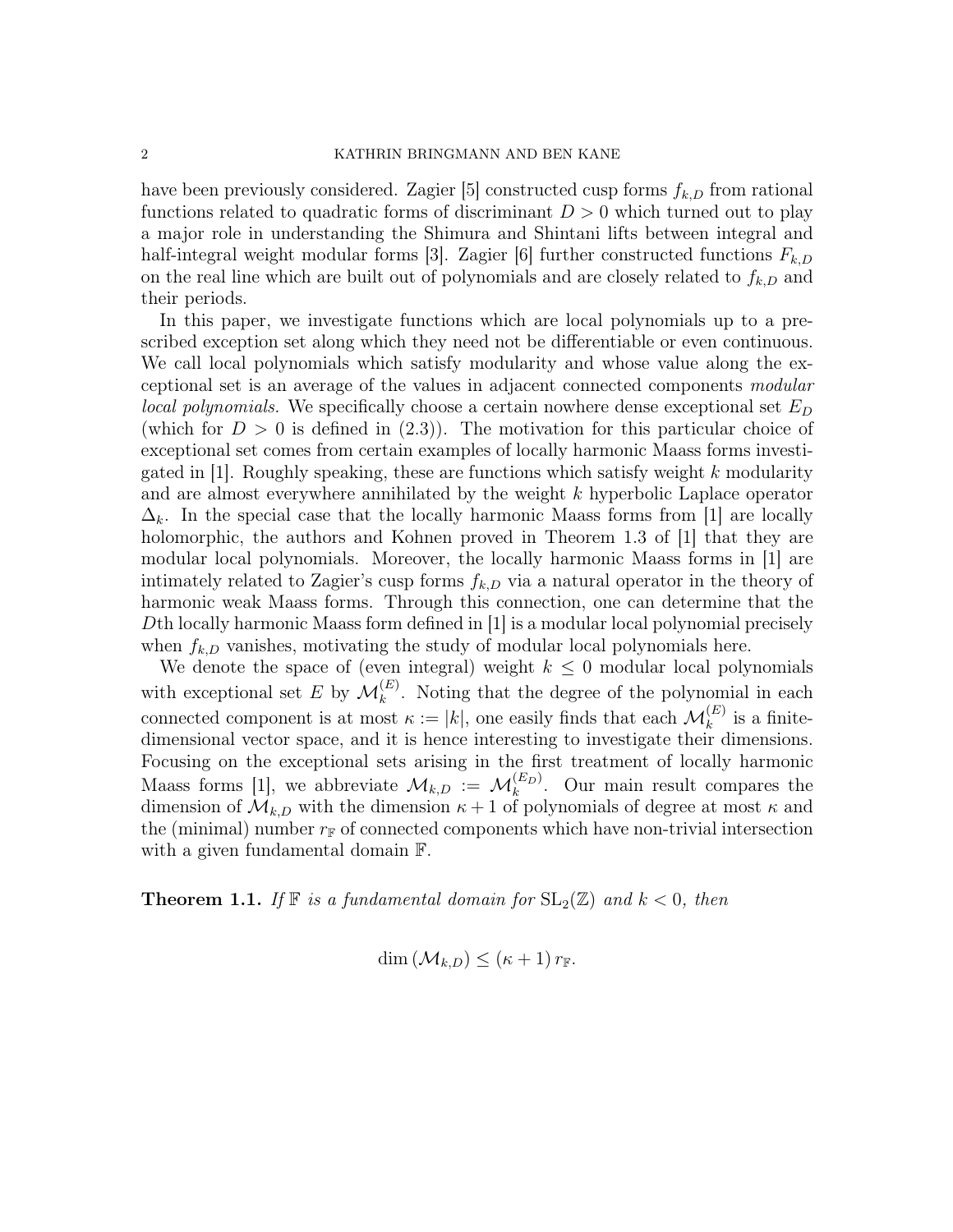Moreover,

$$
\dim\left(\mathcal{M}_{k,D}\right)=\left(\kappa+1\right)\min_{\mathbb{F}}r_{\mathbb{F}}
$$

if and only if D is an even square.

Remark. In the case that dim  $(\mathcal{M}_{k,D})$  is strictly smaller than  $(\kappa + 1)$  min<sub>F</sub>  $r_F$ , the proof of Theorem 1.1 yields specific relations between the polynomials allowed in each connected component. This gives an algorithm to determine all possible modular local polynomials.

If  $k = 0$ , the modular local polynomials are local constants. In this case, the dimension is always maximal, independent of D.

**Theorem 1.2.** For every  $D > 0$ , we have

$$
\dim\left(\mathcal{M}_{0,D}\right)=\min_{\mathbb{F}} r_{\mathbb{F}}.
$$

The methods in this paper are constructive, and they produce an explicit description of the modular local polynomials.

Example 1.1. For  $D = 5$  and  $k = -2$ , the resulting algorithm yields

$$
\dim \left( \mathcal{M}_{-2,5} \right) = 2.
$$

In order to give an explicit description of all weight −2 modular local polynomials for  $E_5$ , we denote the connected component of  $\overline{\mathbb{H}} \setminus E_5$  containing all  $\tau \in \mathbb{H}$  with  $\text{Im}(\tau) > \frac{\sqrt{5}}{2}$  $\frac{\sqrt{5}}{2}$  by  $\mathcal{C}_{\infty}$  and the connected component containing  $\rho := e^{\frac{\pi i}{3}}$  by  $\mathcal{C}_{\rho}$ . One can show that the value of  $P \in M_{-2,5}$  may be uniquely determined by its value in these two connected components. Running through all  $\alpha, \beta \in \mathbb{C}$ , the elements of  $\mathcal{M}_{-2,5}$  are then given by the  $\mathcal{P}_{\alpha,\beta} \in \mathcal{M}_{-2,5}$  satisfying

$$
\mathcal{P}_{\alpha,\beta}(\tau) := \begin{cases} \alpha & \text{if } \tau \in \mathcal{C}_{\infty}, \\ \beta(\tau^2 - \tau + 1) & \text{if } \tau \in \mathcal{C}_{\rho}. \end{cases}
$$

The details are worked out in Section 5.

The paper is organized as follows. We first give the formal definitions of modular local polynomials in Section 2. We prove Theorem 1.1 in Section 3 and Theorem 1.2 in Section 4. Finally, in Section 5 we demonstrate how to determine the possible modular local polynomials by explicitly computing a special case.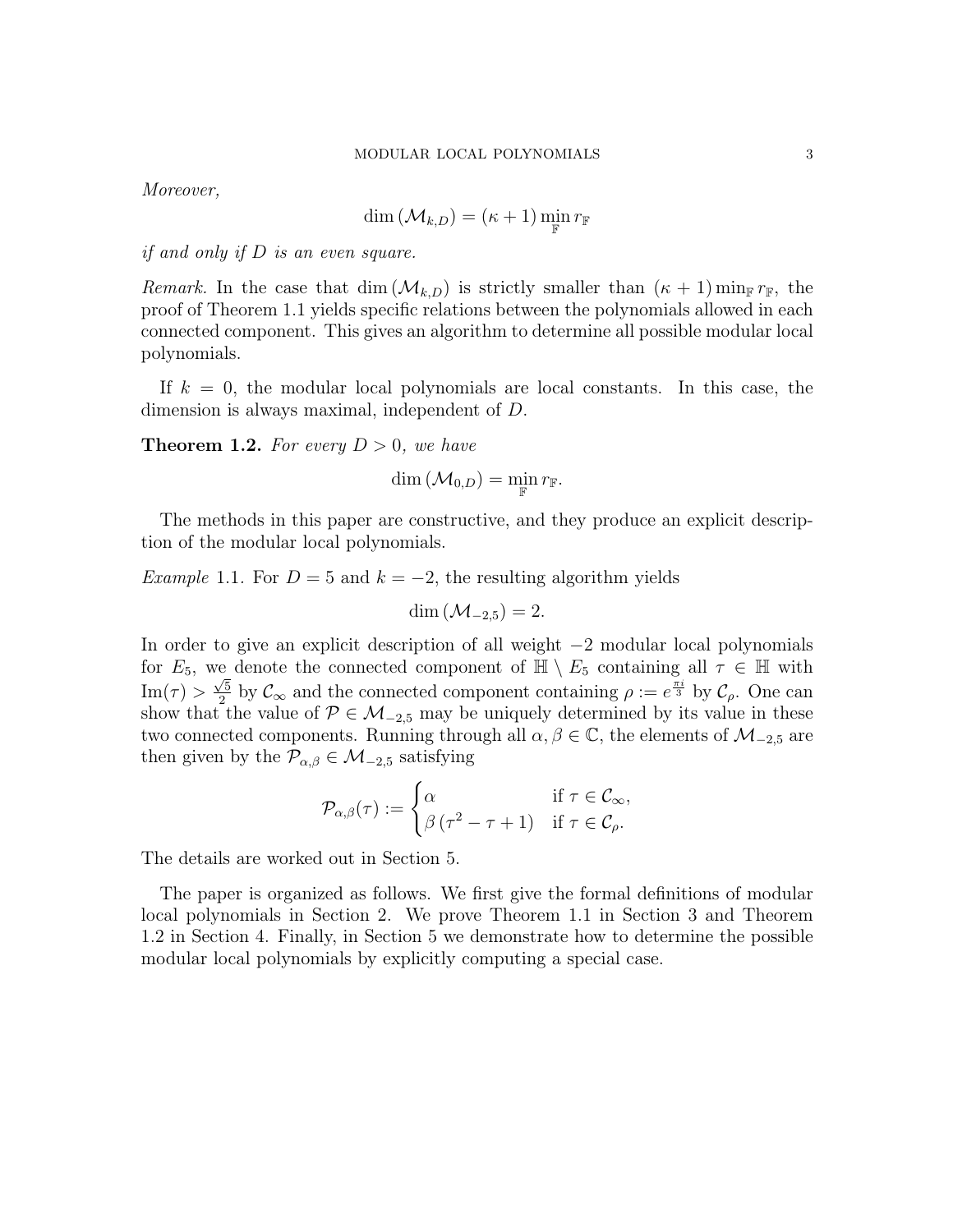### 2. Modular local polynomials

The main goal of this section is to formally define modular local polynomials. For an  $SL_2(\mathbb{Z})$ -invariant nowhere dense (see page 42 of |4| for a definition) set E, a function  $P : \mathbb{H} \to \mathbb{C}$  is called a *local polynomial with exceptional set* E if for every connected component  $\mathcal{C} \subset \mathbb{H} \setminus E$  there exists a polynomial  $P_{\mathcal{C}}$  which satisfies for every  $\tau \in \mathcal{C}$ 

$$
\mathcal{P}(\tau) = P_{\mathcal{C}}(\tau).
$$

Note that this definition does not restrict the value of  $P$  along the exceptional set  $E$ , since  $P$  may exhibit discontinuities. However, it is natural to relate the value of a function  $\mathcal{P} : \mathbb{H} \to \mathbb{C}$  for  $\tau \in \mathbb{H}$  with the average of its value on the connected components

$$
\mathscr{C}_{\tau} = \mathscr{C}_{\tau}^{(E)} := \left\{ \mathcal{C} \subset \mathbb{H} \setminus E \middle| \tau \in \mathcal{C} \cup \partial \mathcal{C} \right\}
$$

containing  $\tau$  in their closure. In the case of existence, we hence define

$$
\mathcal{A}(\mathcal{P})(\tau) = \mathcal{A}_E(\mathcal{P})(\tau) := \frac{1}{\#\mathscr{C}_\tau} \sum_{\mathcal{C} \in \mathscr{C}_\tau} \lim_{\substack{w \in \mathcal{C} \\ w \to \tau}} \mathcal{P}(w). \tag{2.1}
$$

**Definition 2.1.** For an  $SL_2(\mathbb{Z})$ -invariant nowhere dense set E, a function  $\mathcal{P}: \mathbb{H} \to \mathbb{C}$ is called a weight k modular local polynomial with exceptional set E if  $\mathcal P$  satisfies the following conditions:

- (1) For every  $\gamma \in SL_2(\mathbb{Z})$ , one has  $\mathcal{P}|_k \gamma = \mathcal{P}$ .
- (2) The function  $P$  is a local polynomial with exceptional set E.
- (3) The limit defining  $\mathcal{A}(\mathcal{P})$  in (2.1) exists for all  $\tau \in \mathbb{H}$ , and

$$
\mathcal{P} = \mathcal{A}(\mathcal{P})\tag{2.2}
$$

As mentioned in the introduction, modular local polynomials are special cases of functions called locally harmonic Maass forms which were introduced in [1]. The locally harmonic Maass forms in [1] exhibit discontinuities on the exceptional sets

$$
E_D := \bigcup_{Q \in \mathcal{Q}_D} S_Q,\tag{2.3}
$$

where  $\mathcal{Q}_D$  denotes the binary quadratic forms of discriminant D and for  $Q = [a, b, c] \in$  $\mathcal{Q}_D$ , we define

$$
S_Q := \left\{ \tau \in \mathbb{H} \middle| \ a|\tau|^2 + b \text{Re}(\tau) + c = 0 \right\}.
$$

The definition of locally harmonic Maass forms given in [1] had an altered (inequivalent) version of condition (2.2), but one can show that the locally harmonic Maass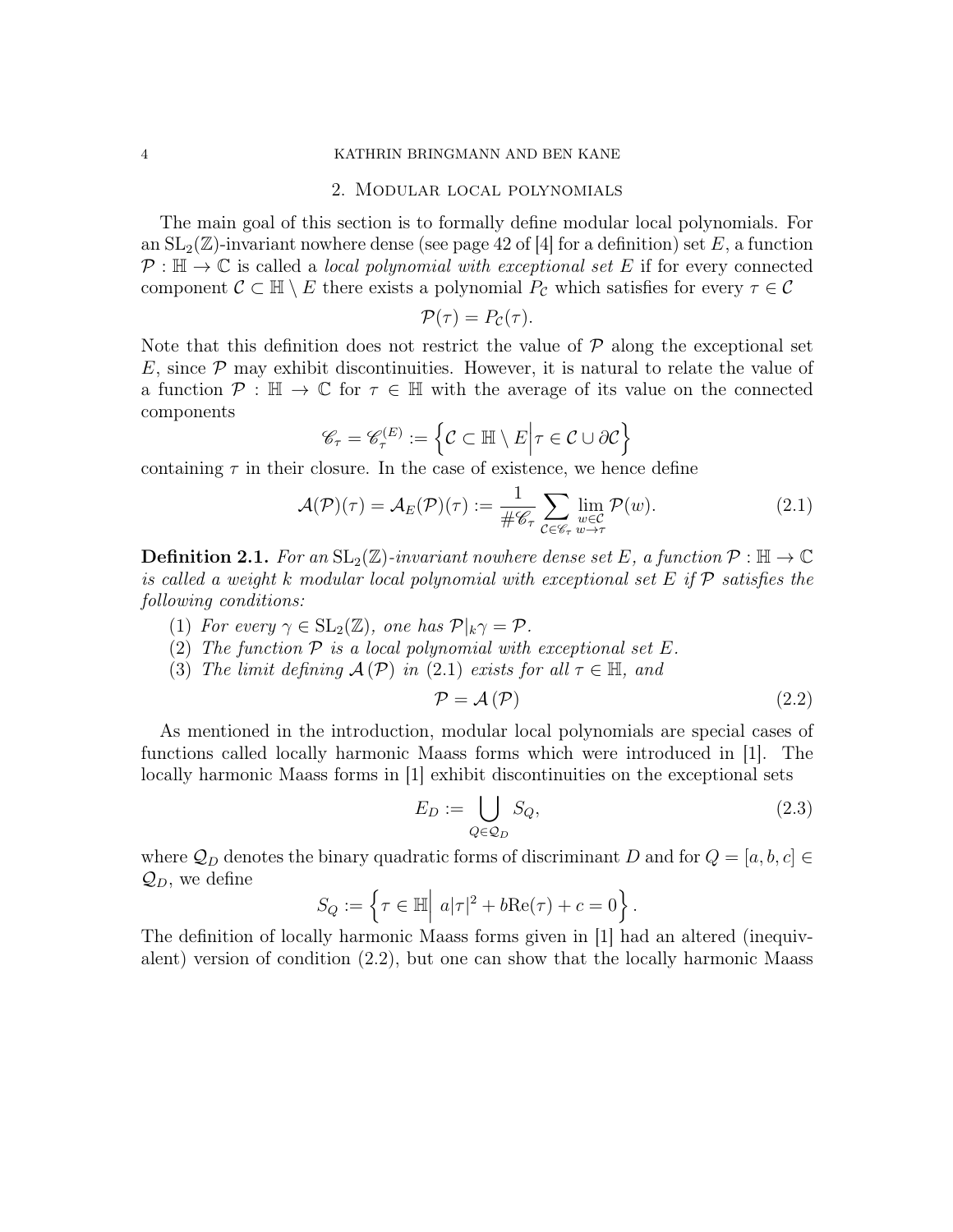forms in  $[1]$  also satisfy  $(2.2)$ . The condition given in  $[1]$  implies an extra symmetry of the possible polynomials at points of intersection between the boundaries of more than two connected components. Condition (3) is natural because (as we see later) modularity in  $\mathbb{H}\setminus E$  implies that  $(2.2)$  is satisfied for  $\tau \in \mathbb{H}$  if and only if it is satisfied for  $\gamma\tau$  for all  $\gamma \in SL_2(\mathbb{Z})$ .

#### 3. Proof of Theorem 1.1

We break the proof of Theorem 1.1 into three parts, the upper bound for all  $D$ , the equality for even square  $D$ , and finally we show that the equality does not hold when D is not an even square. We first prove a slightly more general version of the upper bound for arbitrary exceptional sets E in terms of the (minimal) number  $r_{\mathbb{F}} = r_{\mathbb{F}}^{(E)}$  of connected components covering a fundamental domain F. Here a fundamental domain is any set which contains precisely one element in H of each orbit under the action of  $SL_2(\mathbb{Z})$ . We omit the exceptional set in this notation whenever it is clear from the context.

**Lemma 3.1.** If  $\mathbb{F}$  is a fundamental domain for  $SL_2(\mathbb{Z})$  and  $k \leq 0$ , then with  $\kappa := |k|$  $\dim\left(\mathcal{M}_k^{(E)}\right) \leq \left(\kappa+1\right)r_{\mathbb{F}}.$ 

Remark. For the exceptional sets  $E_D$  concentrated on in this paper,  $r_F$  is finite because there are only finitely many connected components in a sufficiently small neighborthere are only finitely many connected components in a sufficiently small neighbor-<br>hood of the cusp of F (precisely 1 if D is not a square and  $\sqrt{D}$  if D is a square) and any bounded set is covered by finitely many connected components because  $E_D$  is nowhere dense.

*Proof.* If  $\mathcal{P} \in \mathcal{M}_k^{(E)}$ , then for each of the connected components  $\mathcal{C} \subset \mathbb{H} \setminus E$ , there is a polynomial  $P = P_{\mathcal{P}, \mathcal{C}}$  such that for all  $\tau \in \mathcal{C}$  one has

$$
\mathcal{P}(\tau) = P(\tau).
$$

If  $r_{\mathbb{F}} = \infty$ , then the inequality in the lemma holds trivially, so we may suppose that there are exactly r connected components  $C_1, \ldots, C_r$  which intersect  $\mathbb F$  and for each  $P \in \mathcal{M}_k^{(E)}$  denote  $P_n := P_{\mathcal{P}, \mathcal{C}_n}$ .

Modularity implies that the degree of  $P_n$  is at most  $\kappa$ , since otherwise the function would not be polynomial in some connected component. Furthermore, (2.2) uniquely determines the value of P on H once its value is known on  $\mathbb{H} \setminus E$ , while one obtains the value of P on  $\mathbb{H} \setminus E$  from the value in each  $\mathcal{C}_n$  via modularity. This yields the inequality.  $\Box$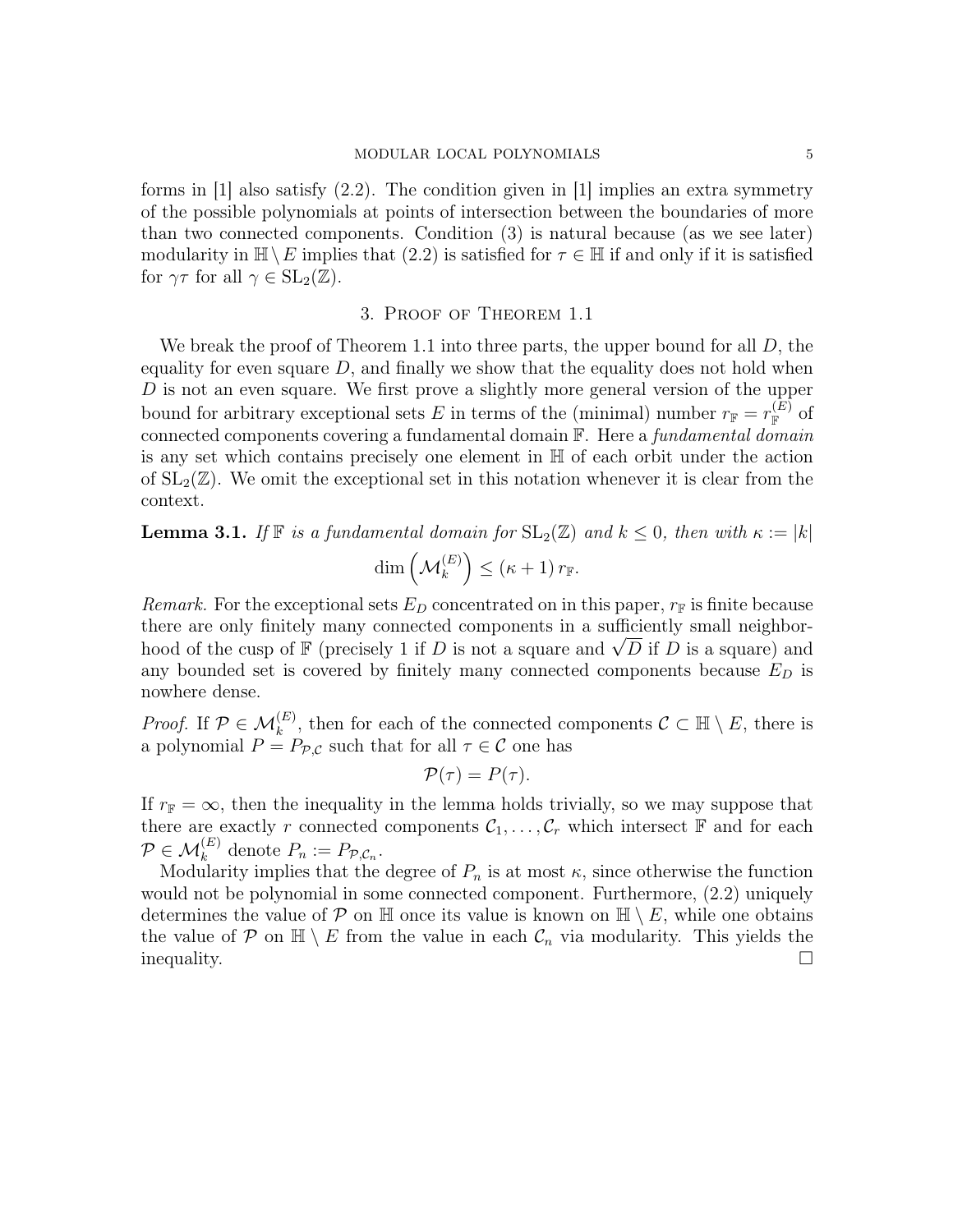We next prove that equality holds in Theorem 1.1 whenever  $D$  is an even square. In our proof, we make use of the standard fundamental domain for  $SL_2(\mathbb{Z})$ , defined by

$$
\mathcal{F} := \left\{ \tau \in \mathbb{H} \Big| -\frac{1}{2} < \text{Re}(\tau) \le \frac{1}{2} \text{ and } |\tau| > 1 \right\}
$$
\n
$$
\cup \left\{ \tau \in \mathbb{H} \Big| 0 \le \text{Re}(\tau) \le \frac{1}{2} \text{ and } |\tau| = 1 \right\}.
$$

In particular, we prove that every possible polynomial of degree at most  $\kappa$  is allowed in each connected component  $C_1, \ldots, C_r$  (for some  $r \in \mathbb{N}$ ) of

$$
\mathcal{F}\setminus (E_D\cap \mathcal{F})\,.
$$

We first construct a local polynomial with a (possibly) slightly larger exceptional set than  $E_D$  by adding the image under every element of  $SL_2(\mathbb{Z})$  of the boundary of the fundamental domain, explicitly given by

$$
\partial \mathcal{F} = \left\{ \frac{1}{2} + it \middle| t \ge \frac{\sqrt{3}}{2} \right\} \cup \left\{ -\frac{1}{2} + it \middle| t \ge \frac{\sqrt{3}}{2} \right\}
$$
  

$$
\cup \left\{ \tau \in \mathbb{H} \middle| -\frac{1}{2} \le \text{Re}(\tau) \le \frac{1}{2} \text{ and } |\tau| = 1 \right\}.
$$

One easily sees that

$$
\mathcal{E}_D := E_D \cup \bigcup_{\gamma \in \mathrm{SL}_2(\mathbb{Z})} \gamma(\partial \mathcal{F})
$$

is nowhere dense, and hence it makes sense to consider local polynomials with exceptional set  $\mathcal{E}_D$ . To ease notation, we denote  $s_{\mathbb{F}} := r_{\mathbb{F}}^{(\mathcal{E}_D)}$ .

# Proposition 3.2.

(1) For every  $D > 0$  and  $k \leq 0$ , one has

$$
\dim\left(\mathcal{M}_k^{(\mathcal{E}_D)}\right)=(\kappa+1)\,s_{\mathcal{F}}=(\kappa+1)\min_{\mathbb{F}}s_{\mathbb{F}}.
$$

(2) If D is an even square and  $k \leq 0$ , then

$$
\dim\left(\mathcal{M}_{k,D}\right) = \left(\kappa + 1\right)r_{\mathcal{F}} = \left(\kappa + 1\right)\min_{\mathbb{F}} r_{\mathbb{F}}.\tag{3.1}
$$

Remark. By Lemma 3.1, the dimensions in Proposition 3.2 are the largest possible.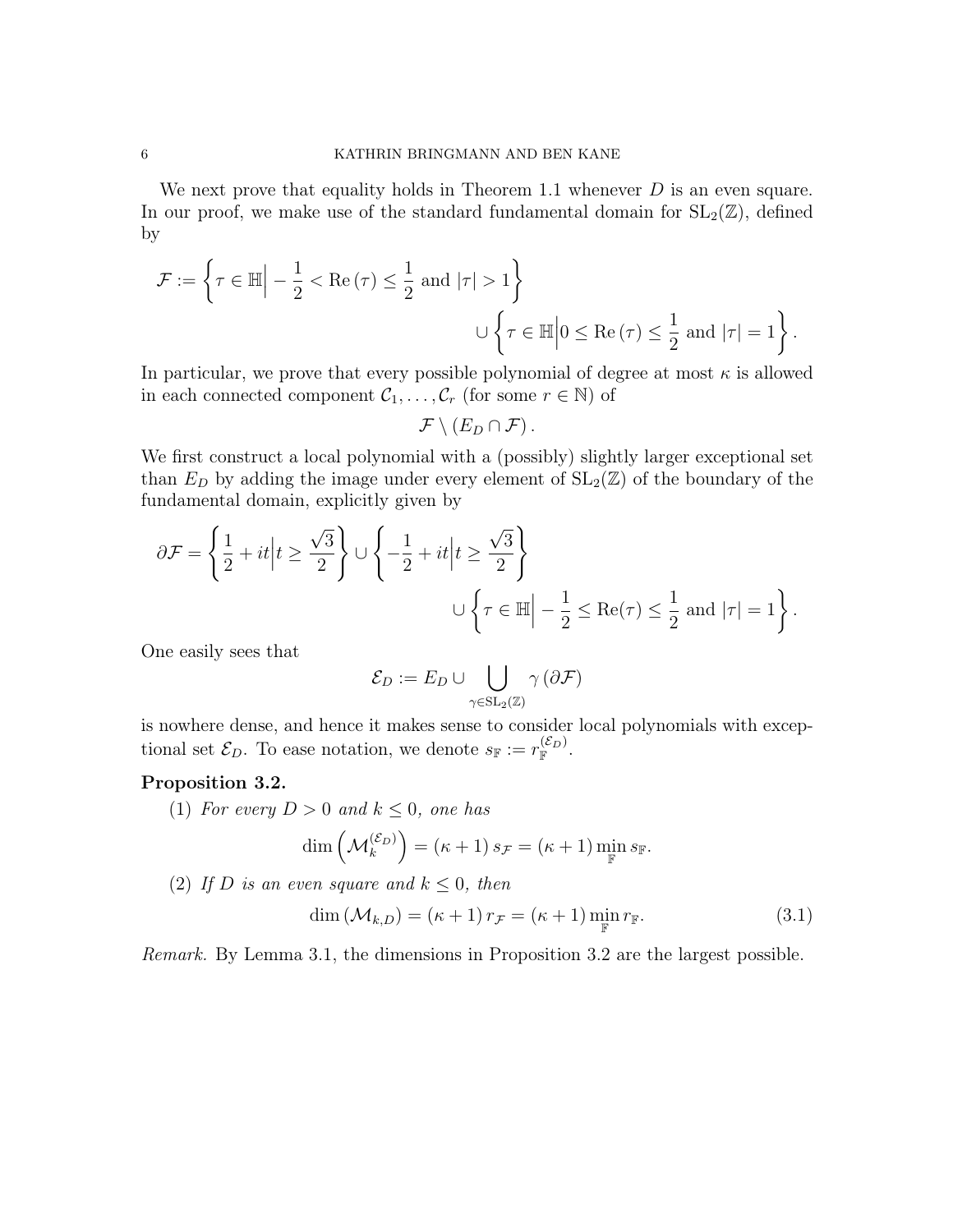*Proof.* (1) We abbreviate  $s := s_{\mathcal{F}}$  and denote the connected components intersecting  $\mathcal{F}$  by  $\mathcal{C}_1,\ldots,\mathcal{C}_s$ . To establish the first identity in part (1), we give an explicit bijection between s-tuples  $(P_1, \ldots, P_s)$  of polynomials of degree at most  $\kappa$  and weight k modular local polynomials  $P$  with exceptional set  $\mathcal{E}_D$ . Specifically, we define  $P$  such that for every  $\tau \in \mathcal{C}_n$  one has

$$
\mathcal{P}(\tau)=P_n(\tau)
$$

and then (uniquely) specify the value of  $P$  elsewhere so that modularity and (2.2) are satisfied.

Since P is modular for  $\tau \notin \mathcal{E}_D$  and (2.2) is satisfied by definition, it remains to prove modularity for  $\tau \in \mathcal{E}_D$  and that  $\mathcal P$  is a local polynomial. Using  $\mathscr{C}_{\gamma\tau} = \gamma(\mathscr{C}_{\tau}),$ we obtain that

$$
\mathcal{P}|_{k}\gamma(\tau) = \frac{(c\tau + d)^{\kappa}}{\#\mathscr{C}_{\gamma\tau}} \sum_{\substack{w \in \mathcal{C} \\ w \in \mathcal{C}}} \lim_{w \to \gamma\tau} \mathcal{P}(w)
$$
  
\n
$$
= \frac{(c\tau + d)^{\kappa}}{\#\mathscr{C}_{\tau}} \sum_{\substack{c \in \mathscr{C}_{\tau} \\ w \in \mathcal{C}}} \lim_{\substack{w \in \mathcal{C} \\ w \in \mathcal{C}}} \mathcal{P}(\gamma w)
$$
  
\n
$$
= \frac{1}{\#\mathscr{C}_{\tau}} \sum_{\substack{c \in \mathscr{C}_{\tau} \\ w \to \tau}} \lim_{\substack{w \in \mathcal{C} \\ w \in \mathcal{C}}} \mathcal{P}(w) = \mathcal{P}(\tau).
$$

Finally,  $P$  is a local polynomial by definition since every polynomial  $P_n$  has degree at most  $\kappa$ , so that  $P_n|_k \gamma$   $(\gamma \in SL_2(\mathbb{Z}))$  is again a polynomial. Therefore,  $\mathcal P$  is a modular local polynomial.

The upper bound in Lemma 3.1 implies that we have constructed all such modular local polynomials, establishing the correspondence and hence the first equality for the dimension.

It remains to show that  $s = s_{\mathcal{F}}$  is minimal among all  $s_{\mathbb{F}}$ . For this, suppose that  $\mathbb{F}$ is a fundamental domain for which  $\tilde{s} := s_F$  is minimal. To conclude that  $s = \tilde{s}$ , it suffices to prove that there exist  $\gamma_n \in SL_2(\mathbb{Z})$  for which

$$
\mathbb{F}\setminus(\mathcal{E}_D\cap\mathbb{F})=\bigcup_{n=1}^s\gamma_n(\mathcal{C}_n),\qquad(3.2)
$$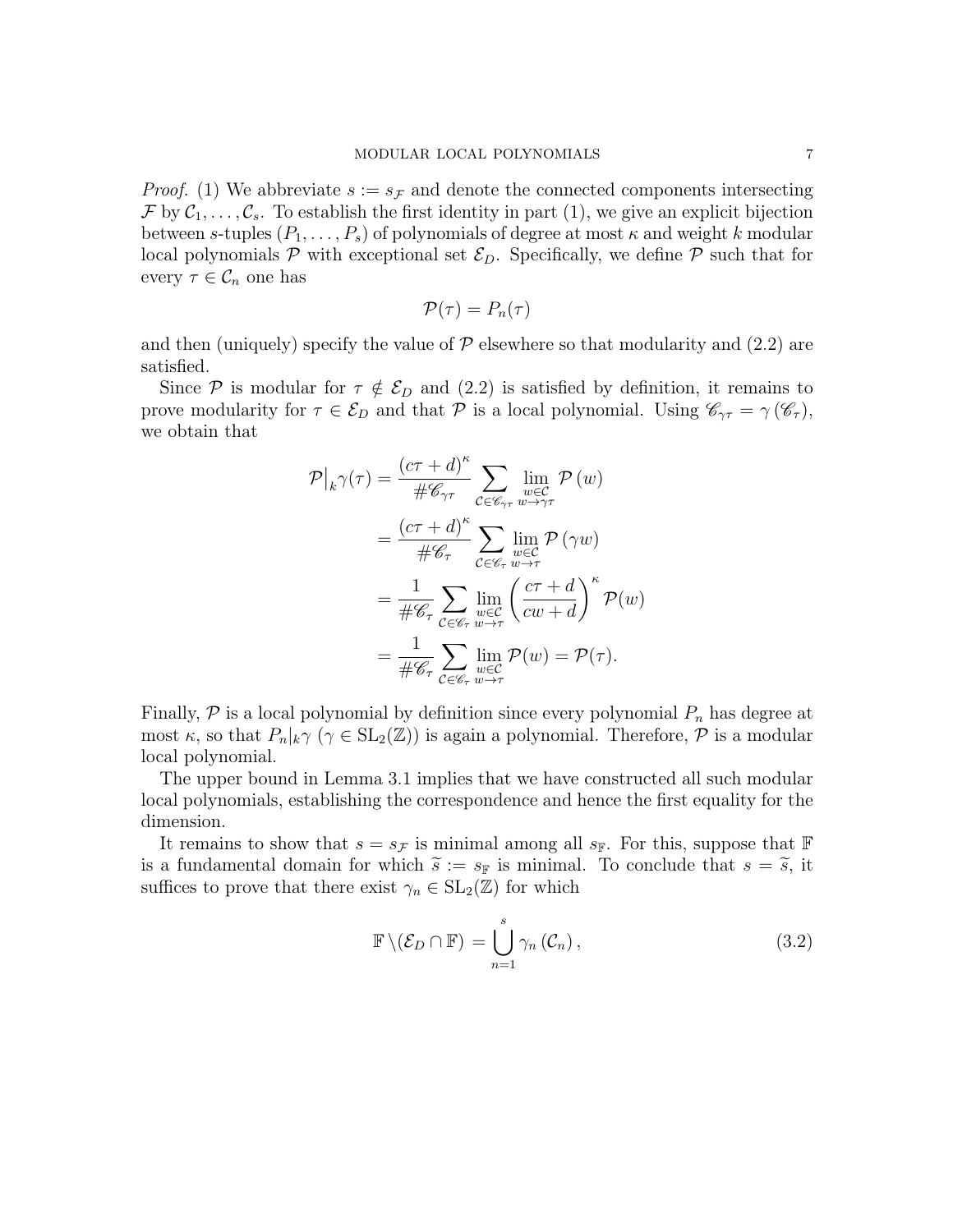since  $\partial \mathcal{F} \subset \mathcal{E}_D$  implies that the sets  $\gamma_n(\mathcal{C}_n)$  are disjoint. Equation (3.2) follows once we establish that for each  $1 \leq n \leq s$  there exists  $\gamma_n \in SL_2(\mathbb{Z})$  such that

$$
S_n := \left\{ \tau \in \mathbb{F} \middle| \exists \gamma \in \operatorname{SL}_2(\mathbb{Z}) \text{ such that } \tau \in \gamma(\mathcal{C}_n) \right\} = \gamma_n(\mathcal{C}_n).
$$

Since  $S_n$  is non-empty, we may choose  $\gamma_n \in SL_2(\mathbb{Z})$  such that  $S_n \cap \gamma_n(\mathcal{C}_n) \neq \emptyset$ . By replacing  $S_n$  with the single connected component  $\gamma_n(\mathcal{C}_n)$ , we define a new fundamental domain

$$
\mathbb{F}' := (\mathbb{F} \setminus S_n) \cup \gamma_n \left( \mathcal{C}_n \right)
$$

which satisfies  $s_{\mathbb{F}'} \leq \tilde{s}$ . Moreover,  $S_n \subseteq \gamma_n(\mathcal{C}_n)$ , since otherwise  $s_{\mathbb{F}'} < \tilde{s}$ , contradicting the minimality of  $\tilde{s}$ . Note that since F is a fundamental domain, every  $\tau \in \gamma_n(\mathcal{C}_n)$ corresponds to an  $SL_2(\mathbb{Z})$ -equivalent point  $\tau_0 \in S_n$ , and hence  $S_n \subseteq \gamma_n(\mathcal{C}_n)$  implies that  $S_n = \gamma_n(\mathcal{C}_n)$ . This finishes the claim of (1).

(2) For the second statement, it remains to prove that  $\mathcal{E}_D = E_D$  if  $D = 4m^2$  ( $m \in \mathbb{N}_0$ ). For this, it suffices to show that  $\partial \mathcal{F} \cap \mathcal{F} \subset E_D$ . To do so, we define the quadratic forms

$$
Q_1 := [m, 0, -m],
$$
  

$$
Q_2 := [0, 2m, -m]
$$

with discriminant  $4m^2 = D$ . By a direct computation, we have

$$
S_{Q_1} = \left\{ \tau \in \mathbb{H} \middle| m|\tau| - m = 0 \right\} = \left\{ \tau \in \mathbb{H} \middle| |\tau| = 1 \right\},\
$$
  

$$
S_{Q_2} = \left\{ \tau \in \mathbb{H} \middle| 2m \text{Re}(\tau) - m = 0 \right\} = \left\{ \tau \in \mathbb{H} \middle| \text{Re}(\tau) = \frac{1}{2} \right\}.
$$

Therefore

$$
\partial \mathcal{F} \cap \mathcal{F} \subset S_{Q_1} \cup S_{Q_2},
$$

and it follows that  $P$  is a local polynomial with exceptional set  $E_D$ .

As noted above, Proposition 3.2 is optimal in the sense that the dimension is the largest possible. Theorem 1.1 implies that Proposition 3.2 is also optimal in the sense that the restriction on D is necessary if  $k < 0$ .

Proof of Theorem 1.1. By Lemma 3.1 and Proposition 3.2, it remains to show that if D not an even square, then for every fundamental domain  $\mathbb F$  the dimension of  $\mathcal M_{k,D}$ is strictly less than  $(\kappa + 1)r_{\mathbb{F}}$ . For this it suffices to prove that there is a restriction on the polynomials allowed in one of the connected components covering  $\mathbb{F}$ . By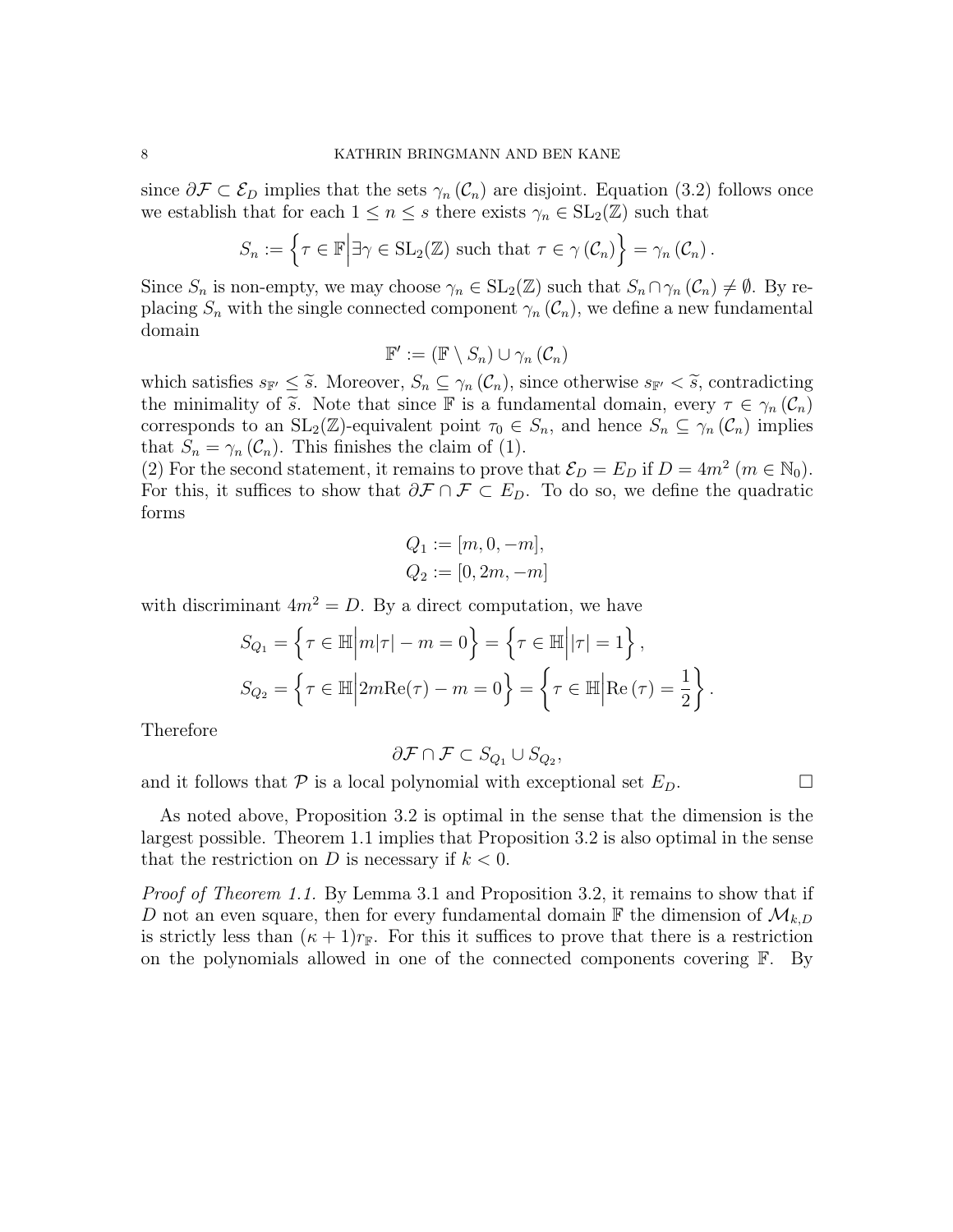modularity, it is enough to determine a restriction for the allowed polynomials in one of the connected components covering  $\mathcal{F}$ .

If D is not a square, then there exists a connected component containing those  $\tau \in \mathbb{H}$  with  $\text{Im}(\tau) > \frac{\sqrt{D}}{2}$  $\frac{2}{2}$  (see the proof of Lemma 5.1 (1) of [1]). When restricted to these  $\tau \in \mathbb{H}$ , every modular local polynomial is a translation invariant polynomial and hence is constant in this connected component. Since  $\kappa > 0$ , this yields a restriction on the polynomials allowed in this connected component.

If D is an odd square, then  $\rho = e^{\frac{2\pi i}{3}} = \frac{1}{2} + \frac{\sqrt{3}}{2}$  $\frac{\sqrt{3}}{2} \notin E_D$ , since

$$
a + \frac{1}{2}b + c = a|\rho|^2 + b\text{Re}(\rho) + c = 0
$$

implies that b is even, and hence also  $D \equiv b^2 \pmod{4a}$  is even, contradicting the assumption on D. Thus for every  $P \in \mathcal{M}_{k,D}$ , there exists a polynomial  $P_{\rho}$  for which  $\mathcal{P} = P_{\rho}$  in the connected component  $\mathcal{C}_{\rho}$  including  $\rho$ . Furthermore, there is a polynomial  $P_{\rho-1}$  associated to the connected component containing  $\rho - 1$ . Since  $\mathcal P$  is translation invariant, we have for  $\tau \in \mathcal{C}_{\rho}$ 

$$
P_{\rho}(\tau) = \mathcal{P}(\tau) = \mathcal{P}(\tau - 1) = P_{\rho - 1}(\tau - 1).
$$

From this one obtains the relation

$$
P_{\rho-1}(X) = P_{\rho}(X+1)
$$
\n(3.3)

via analytic continuation. Furthermore, since  $-\rho^{-1} = \rho - 1$ , modularity and the evaluation (3.3) of  $P_{\rho-1}$  yield for  $\tau \in \mathcal{C}_{\rho}$  that

$$
P_{\rho}(\tau) = \mathcal{P}(\tau) = \tau^{\kappa} \mathcal{P}\left(-\frac{1}{\tau}\right) = \tau^{\kappa} P_{\rho-1}\left(-\frac{1}{\tau}\right) = \tau^{\kappa} P_{\rho}\left(-\frac{1}{\tau} + 1\right).
$$

By analytic continuation, one has

$$
P_{\rho}(X) = X^{\kappa} P_{\rho} \left( 1 - \frac{1}{X} \right). \tag{3.4}
$$

Since  $\kappa > 0$ , the dimension of the space of polynomials satisfying (3.4) is less than  $\kappa + 1$  (for example, the polynomial X does not satisfy (3.4)).

#### 4. Proof of Theorem 1.2

In this section we consider the case  $k = 0$  (i.e., the modular local polynomials are modular local constants).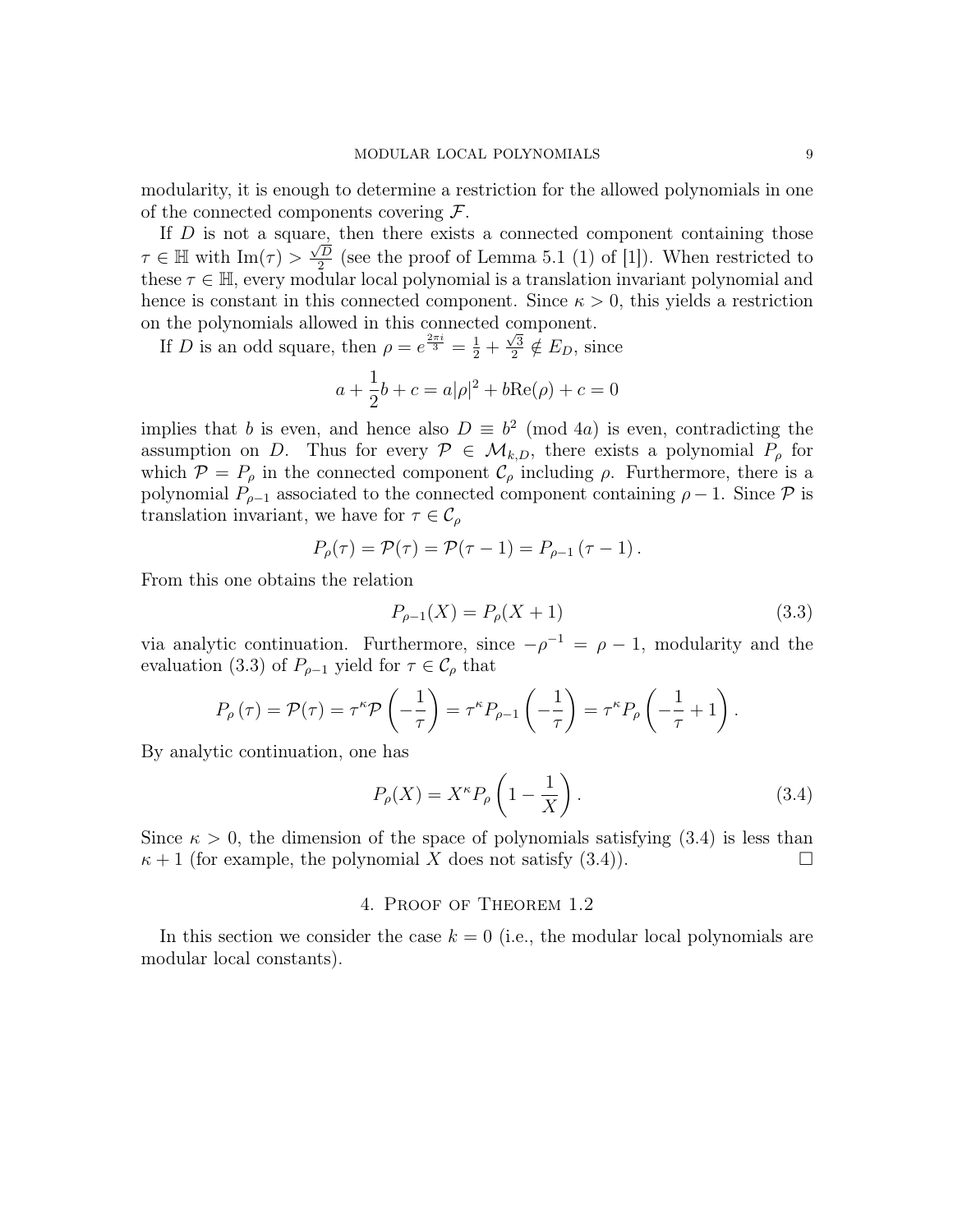Proof of Theorem 1.2. By Lemma 3.1, we have the upper bound

$$
\dim\left(\mathcal{M}_{0,D}\right)\leq \min_{\mathbb{F}} r_{\mathbb{F}}.\tag{4.1}
$$

Suppose that  $\mathbb{F}_0$  satisfies

$$
r_{\mathbb{F}_0} = \min_{\mathbb{F}} r_{\mathbb{F}}.
$$

By the inequality (4.1), it suffices to construct  $r_{\mathbb{F}_0}$  linearly independent modular local constants with exceptional set  $E_D$ .

Abbreviating  $r := r_{\mathbb{F}_0}$ , we denote the r connected components which intersect  $\mathbb{F}_0$ by  $C_1, \ldots, C_r$ . We follow the construction of modular local polynomials in the proof of Proposition 3.2 (1). For  $n \in \{1, \ldots, r\}$ , we define  $\mathcal{P}_n$  such that

$$
\mathcal{P}_n(\tau) := \begin{cases} 1 & \text{if } \tau \in \mathbb{F}_0 \cap \mathcal{C}_n, \\ 0 & \text{if } \tau \in \mathbb{F}_0 \cap \mathcal{C}_j, \ j \neq n, \end{cases}
$$

and then (uniquely) specify the value of  $\mathcal{P}_n$  elsewhere so that (weight zero) modularity and  $(2.2)$  are satisfied. These r functions are clearly linearly independent. By construction,  $\mathcal{P}_n$  is a modular local constant function with exceptional set

$$
E_D \cup \bigcup_{\gamma \in \mathrm{SL}_2(\mathbb{Z})} \gamma (\partial \mathbb{F}_0).
$$

It remains to show that  $\mathcal{P}_n$  is a local constant function for the smaller exceptional set  $E_D$ . Assume for contradiction that there is some point  $\tau_0 \in \partial(\mathbb{F}_0)$  and  $\tau_0 \notin E_D$ for which  $P_n$  has a discontinuity at  $\tau_0$ . Since  $\tau_0 \notin E_D$ , there exists a connected component C of  $\mathbb{H} \setminus E_D$  for which  $\tau_0 \in \mathcal{C}$ . Since C is open, every sufficiently small neighborhood N around  $\tau_0$  is contained in C. For  $\tau \in \mathcal{N}$ , invariance under  $SL_2(\mathbb{Z})$  of  $P_n$  implies that

$$
\mathcal{P}_n(\tau) = \begin{cases} 1 & \text{if } \tau \in \mathcal{C}_n \cap \mathcal{F}_0 \pmod{\text{SL}_2(\mathbb{Z})}, \\ 0 & \text{if } \tau \in \mathcal{C}_j \cap \mathcal{F}_0 \pmod{\text{SL}_2(\mathbb{Z})} \text{ for } j \neq n. \end{cases} \tag{4.2}
$$

Now note that if

$$
\tau_0 \notin \mathcal{C}_j \pmod{\mathrm{SL}_2(\mathbb{Z})}
$$

then the intersection of  $\mathcal{C}_j$  and  $\mathcal C$  modulo  $SL_2(\mathbb{Z})$  is trivial (the intersection of any two connected components is either trivial or the entire connected component). Hence in particular the intersection of  $\mathcal N$  and  $\mathcal C_j$  modulo  $SL_2(\mathbb Z)$  is trivial.

If  $\tau_0 \notin \mathcal{C}_n \pmod{\text{SL}_2(\mathbb{Z})}$ , then by  $(4.2)$  we conclude that for every  $\tau \in \mathcal{N}$  we have

$$
\mathcal{P}_n(\tau)=0.
$$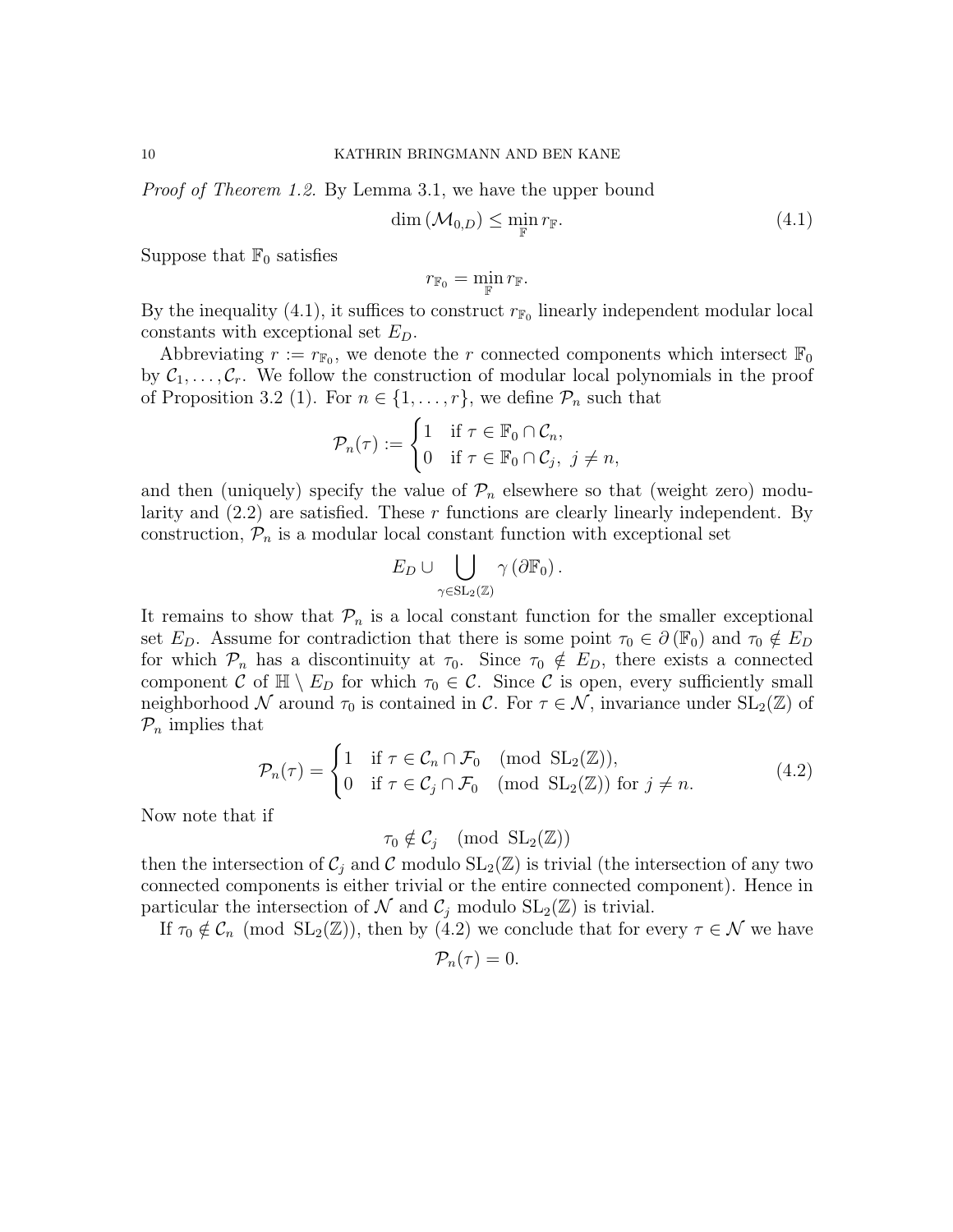But then  $\mathcal{P}_n$  is continuous at  $\tau_0$ , contradicting the assumption. It follows that  $\tau_0 \notin \mathcal{C}_n$  $\pmod{SL_2(\mathbb{Z})}.$ 

Similarly, if  $\tau_0 \notin C_j \pmod{SL_2(\mathbb{Z})}$  for every  $j \neq n$ , then by  $(4.2)$  we conclude that for every  $\tau \in \mathcal{N}$  we have

$$
\mathcal{P}_n(\tau)=1,
$$

which is again continuous at  $\tau_0$ . We hence conclude that

$$
\tau_0 \in \mathcal{C}_n \pmod{\mathrm{SL}_2(\mathbb{Z})}
$$

and for some  $j \neq n$ 

$$
\tau_0 \in \mathcal{C}_j \pmod{\mathrm{SL}_2(\mathbb{Z})}.
$$

Without loss of generality, we may assume that  $\tau_0 \in \mathcal{C}_n$  and choose  $\gamma \in SL_2(\mathbb{Z})$  such that

$$
\tau_0\in\gamma\left(\mathcal{C}_j\right).
$$

Since  $\tau_0 \in \mathcal{C}_n$ ,  $\tau_0 \in \gamma(\mathcal{C}_i)$ , and  $\tau_0 \in \mathcal{C}$ , we conclude that (since the intersection of any two connected components is either trivial or the entire connected component)

$$
\mathcal{C}_n = \mathcal{C} = \gamma \left( \mathcal{C}_j \right). \tag{4.3}
$$

We now construct a new fundamental domain which contradicts the minimality of  $r$ , namely

$$
\mathcal{F}_0 := \left\{ \tau \in \mathbb{F}_0 \middle| \tau \notin \overline{\mathcal{C}_j} \right\} \cup \gamma \left( \overline{\mathcal{C}_j} \cap \mathbb{F}_0 \right),
$$

where  $\overline{C_j}$  denotes the closure of  $C_j$ . The set  $\mathcal{F}_0$  is a fundamental domain because each point in this set is equivalent to precisely one point in  $\mathbb{F}_0$  and  $\mathbb{F}_0$  is a fundamental domain. Moreover, combining (4.3) with the fact that

$$
\mathbb{F}_0 \subseteq \bigcup_{\ell=1}^r \overline{\mathcal{C}_\ell},
$$

we obtain that

$$
\mathcal{F}_0\subseteq \bigcup_{\ell\neq j}\overline{\mathcal{C}_\ell}.
$$

But then  $r_{\mathbb{F}_0} = r - 1$ , contradicting the minimality of r. This contradiction implies that the function  $P_n$  is indeed a modular local constant function with exceptional set  $E<sub>D</sub>$ . We hence obtain the desired lower bound on the dimension of this space, completing the proof.

 $\Box$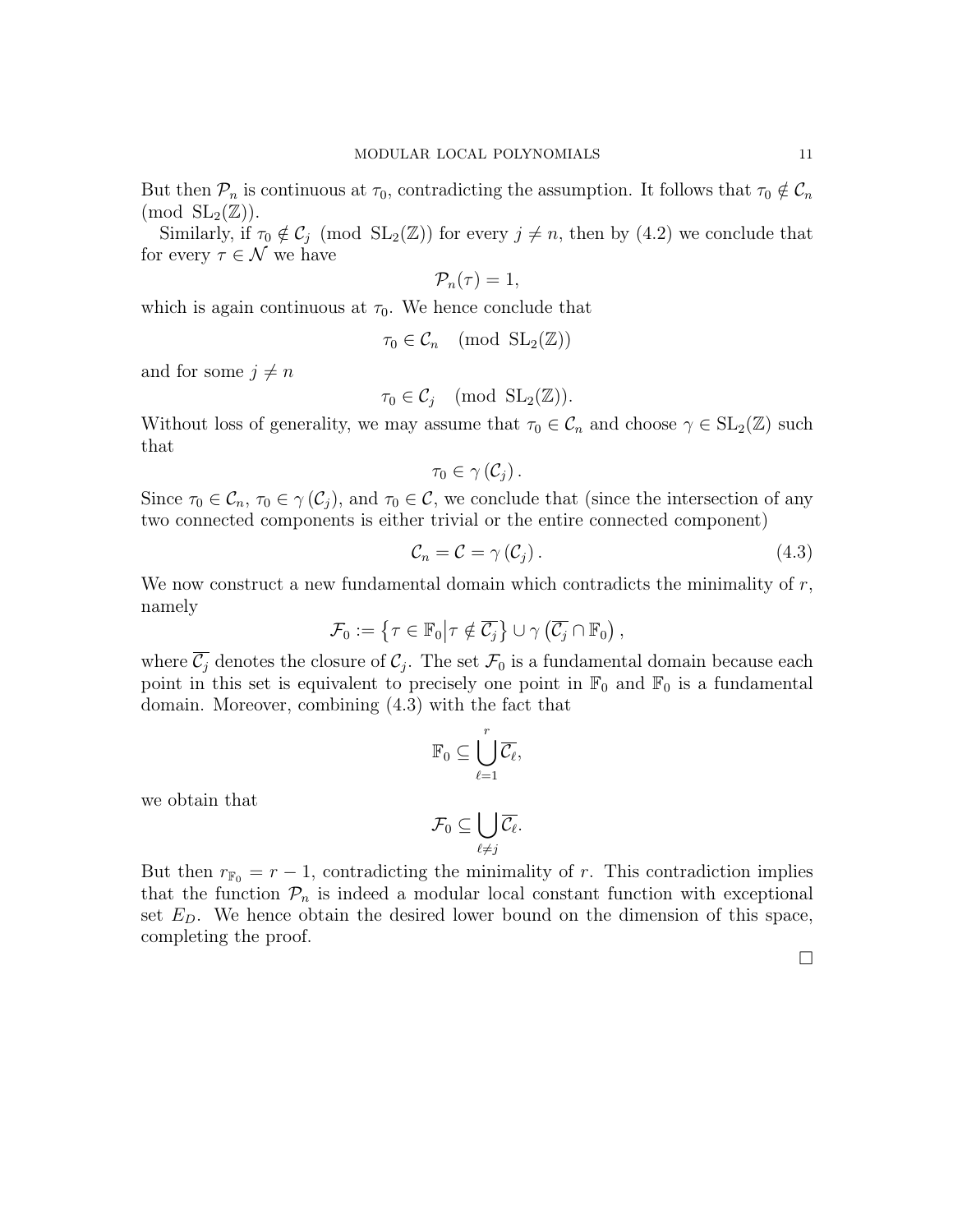## 5. THE CASE  $D=5$

We now return to the negative weight case and work out an example in detail. Using the relations built in the proof of Theorem 1.1, we determine the space of weight  $-2$  modular local polynomials with exceptional set  $E_5$ . In addition to the connected components  $\mathcal{C}_{\infty}$  and  $\mathcal{C}_{\rho}$  mentioned in the introduction, we require the connected component  $\mathcal{C}_{\rho-1}$  containing  $\rho-1$  and for  $\mathcal{P} \in \mathcal{M}_{-2,5}$  we denote the corresponding polynomials by  $P_{\infty}$ ,  $P_{\rho}$ , and  $P_{\rho-1}$ , respectively.

Since  $P \in M_{-2.5}$  is uniquely determined by its value inside each connected component intersecting the standard fundamental domain  $\mathcal{F}$ , we first determine which connected components of  $\mathbb{H} \setminus E_5$  intersect F. For this, we need to compute the quadratic forms  $Q = [a, b, c] \in \mathcal{Q}_5$  for which  $S_Q \cap \mathcal{F} \neq \emptyset$ . Using the fact that  $a \neq 0$ , we may rewrite the formula determining  $S_Q$  as

$$
a\left(\left|\tau + \frac{b}{2a}\right|^2 - \frac{5}{4a^2}\right) = 0.\tag{5.1}
$$

We conclude that  $S_Q$  can only intersect  $\mathcal F$  if  $a = \pm 1$ , since otherwise every  $\tau \in S_Q$ satisfies √ √ √

Im
$$
(\tau)
$$
  $\leq \left| \tau + \frac{b}{2a} \right| = \frac{\sqrt{5}}{2|a|} \leq \frac{\sqrt{5}}{4} < \frac{\sqrt{3}}{2},$ 

which contradicts  $\tau \in \mathcal{F}$ . Since  $S_Q = S_{-Q}$ , we may assume that  $a = 1$ .

Since  $b^2 \equiv 5 \pmod{4}$ , we have that b is odd. Therefore  $b = \pm 1$  in the case that  $S_Q \cap \mathcal{F} \neq \emptyset$ , since for  $|b| \geq 3$  and  $\tau \in \mathcal{F}$  we have that

$$
\left|\tau + \frac{b}{2}\right|^2 \ge \frac{3}{4} + \left|\frac{2\mathrm{Re}(\tau) + b}{2}\right|^2 \ge \frac{3}{4} + \frac{(|b| - 1)^2}{4} \ge \frac{7}{4} > \frac{5}{4},
$$

contradicting  $\tau \in S_Q$ . Therefore, the only semi-circles  $S_Q$  which may intersect  $\mathcal F$  are those which correspond to

$$
Q_1 := [1, 1, -1],
$$
  

$$
Q_2 := [1, -1, -1].
$$

Since  $S_{Q_1}$  and  $S_{Q_2}$  both clearly intersect  $\mathcal F$  and

$$
S_{Q_1} \cap S_{Q_2} = \{i\},\
$$

we have precisely 3 connected components whose closure covers  $\mathcal{F}$ , namely  $\mathcal{C}_{\infty}$ ,  $\mathcal{C}_{\rho}$ , and  $\mathcal{C}_{\rho-1}$ .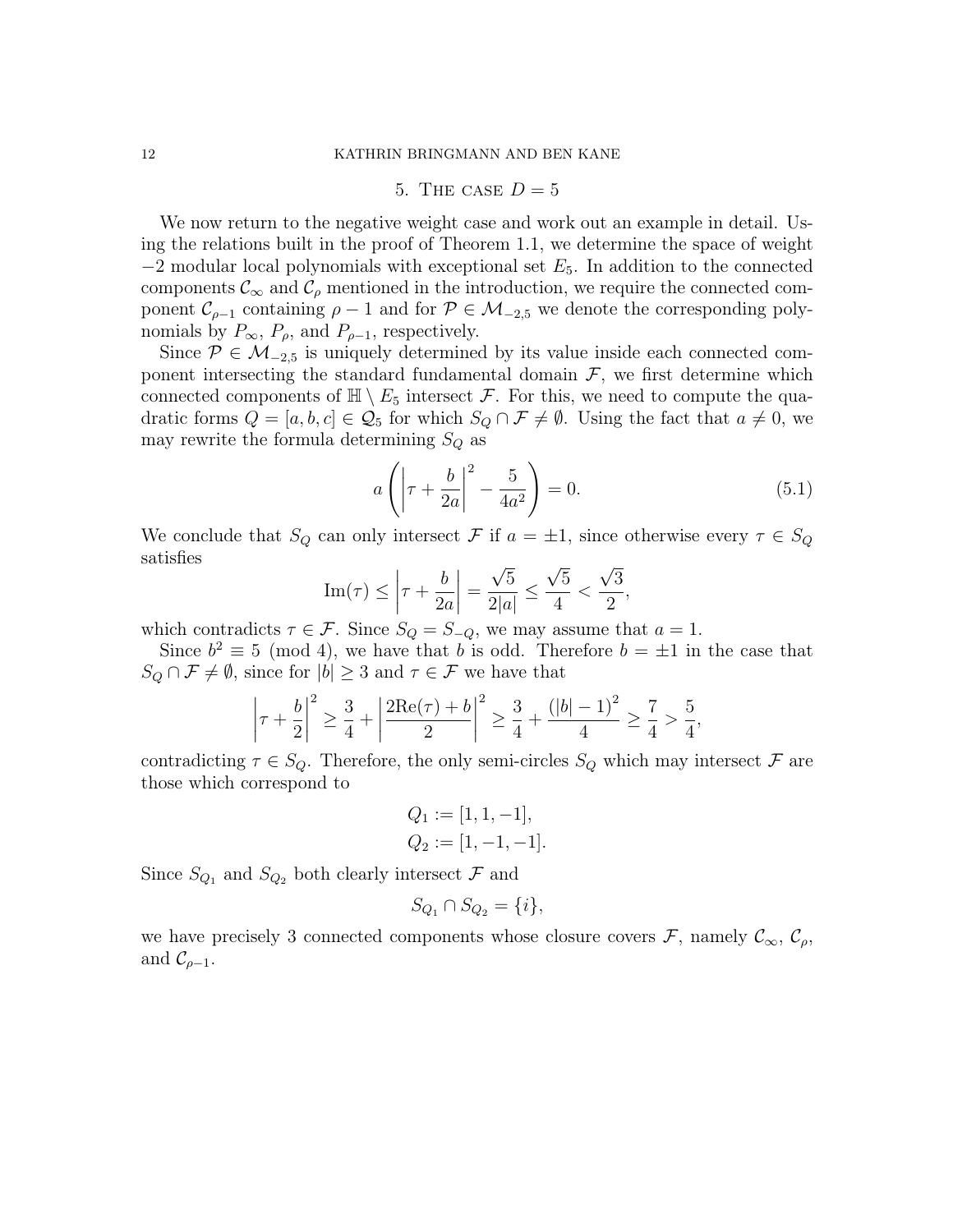However, we know from (7.6) of [1] that  $P_{\infty}$  is a constant  $c_{\infty}$ , while (3.3) states that

$$
P_{\rho - 1}(X) = P_{\rho}(X + 1),
$$

and (3.4) implies that

$$
P_{\rho}(X) = X^2 P_{\rho} \left( 1 - \frac{1}{X} \right).
$$

Hence, if  $P_{\rho}(X) = aX^2 + bX + c$   $(a, b, c \in \mathbb{C})$ , then

$$
aX^{2} + bX + c = X^{2} \left( a \left( 1 - \frac{1}{X} \right)^{2} + b \left( 1 - \frac{1}{X} \right) + c \right)
$$
  
=  $(a + b + c) X^{2} - (2a + b) X + a.$ 

It follows that  $a = c = -b$ , so that  $P_{\rho}(X) = a(X^2 - X + 1)$ . We conclude that  $\dim \left( \mathcal{M}_{-2,5} \right) \leq 2.$ 

In order to show the claim, it remains to show that  $c_{\infty}$  and a may be chosen arbitrarily, which is possible if and only if there is no point in  $\mathcal{C}_{\infty}$  which is  $SL_2(\mathbb{Z})$ equivalent to a point in  $\mathcal{C}_{\rho}$ .

Assume for contradiction that there exists  $\tau_0 \in \mathcal{C}_{\rho}$  and  $\gamma = \begin{pmatrix} a & b \\ c & d \end{pmatrix} \in SL_2(\mathbb{Z})$  such that  $\gamma\tau_0 \in \mathcal{C}_{\infty}$ . Since  $\mathcal{C}_{\rho}, \mathcal{C}_{\infty}$ , and  $\gamma(\mathcal{C}_{\rho})$  are open, there exists a neighborhood  $\mathcal{N} \subseteq \mathcal{C}_{\rho}$ of  $\tau_0$  for which  $\gamma \tau_0 \in \mathcal{C}_{\infty}$ . But then for every  $\mathcal{P} \in \mathcal{M}_{-2,5}$  there exist  $\alpha$  and  $\beta$  such that for every  $\tau \in \mathcal{N}$  we have

$$
\alpha\left(\tau^2-\tau+1\right) = \mathcal{P}\left(\tau\right) = \left(c\tau+d\right)^2 \mathcal{P}\left(\frac{a\tau+b}{c\tau+d}\right) = \beta\left(c\tau+d\right)^2,
$$

which clearly implies that  $\alpha = \beta = 0$ . However, the weight  $-2$  locally harmonic Maass form  $\mathcal{P}_0$  associated to Zagier's cusp form  $f_{4,5}$  which was constructed in (1.4) of [1], has exceptional set  $E_5$ . Since there are no weight 4 cusp forms on  $SL_2(\mathbb{Z})$ ,  $f_{4,5}$ vanishes identically and hence  $\mathcal{P}_0$  is a modular local polynomial by Corollary 7.2 of [1], while  $\beta \neq 0$  by (7.7) of [1], leading to a contradiction. It follows that there are no points in  $\mathcal{C}_{\infty}$  which are equivalent to points in  $\mathcal{C}_{\rho}$ , so the dimension is precisely 2.

#### **REFERENCES**

- [1] K. Bringmann, B. Kane, and W. Kohnen, Locally harmonic Maass forms and the kernel of the Shintani lift, Int. Math. Res. Not., accepted for publication.
- [2] M. Knopp, Polynomial automorphic forms and nondiscontinuous groups, Trans. Amer. Math. Soc. 123 (1966), 506–520.